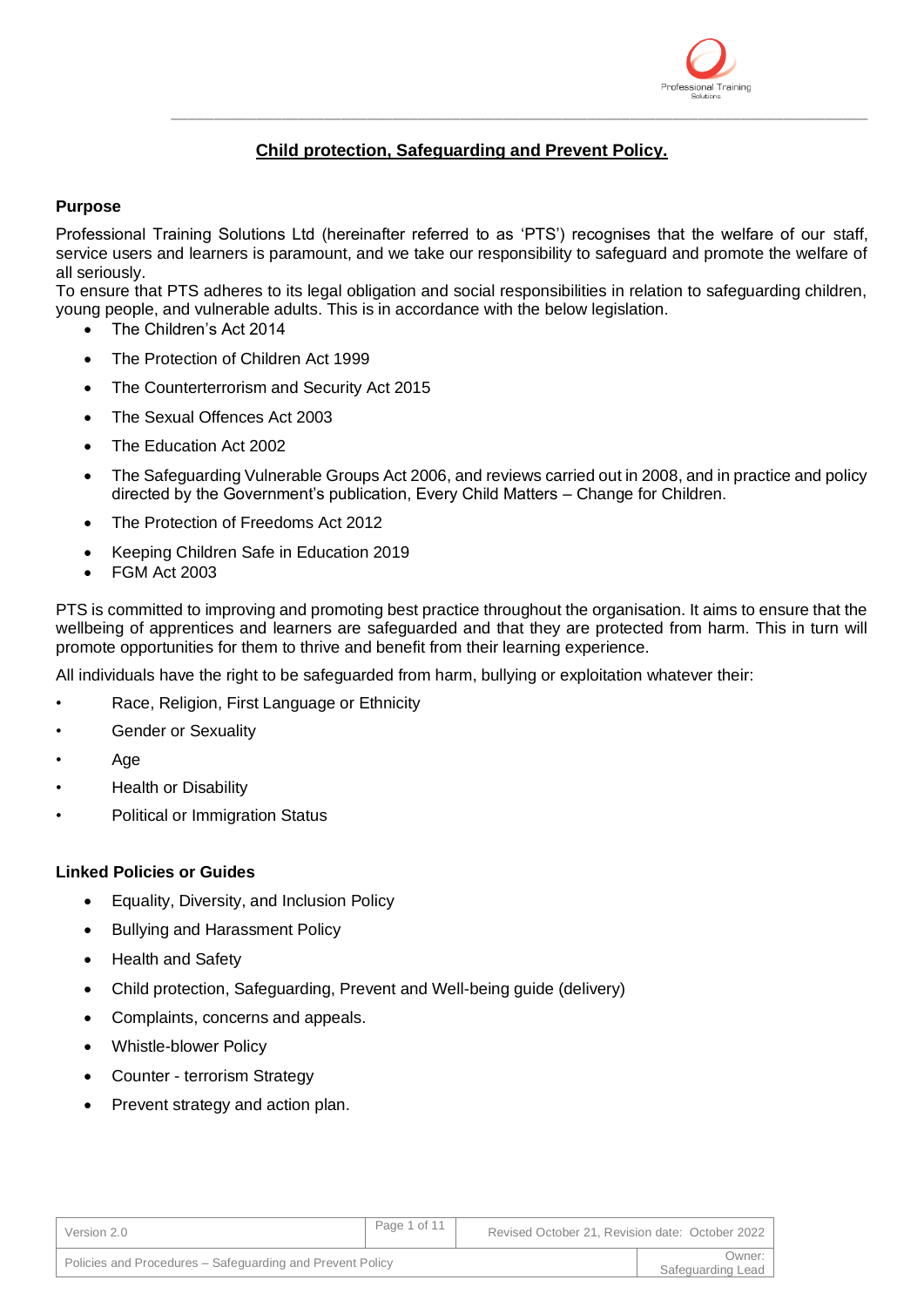

## **Definition**

• Safeguarding – is a term which is broader than 'child protection' and relates to the action taken to promote the welfare of children and young people and protect them from harm. Safeguarding is everyone's responsibility.

\_\_\_\_\_\_\_\_\_\_\_\_\_\_\_\_\_\_\_\_\_\_\_\_\_\_\_\_\_\_\_\_\_\_\_\_\_\_\_\_\_\_\_\_\_\_\_\_\_\_\_\_\_\_\_\_\_\_\_\_\_\_\_\_\_\_\_\_\_\_\_\_\_\_\_\_\_\_\_\_\_\_

- Children and Young People Throughout the document, references are made to 'children and young people'. These terms are interchangeable and refer to children who have not yet reached 18 or vulnerable adults.
- Staff includes any adult who is employed, commissioned, or contracted to work with children or young people, including volunteers and guest speakers in either a paid or unpaid capacity.
- Designated Safeguarding Lead a senior member of staff with overall responsibility for child protection within PTS.
- Duty of Care the duty which rests upon an individual or organisation to ensure the safety of a child or young person involved in any activity or interaction for which that individual or organisation is responsible.
- External Agencies including Children's Services, Independent Safeguarding Authority, Surrey Safeguarding Board, Police etc.
- External Contractors includes building or maintenance contractors who are required to work at PTS for a given period of time.
- Vulnerable Adult someone aged 18 or over: who is, or may be, in need of community services due to age, illness or a mental or physical disability, who is, or may be, unable to take care of himself/herself, or unable to protect himself/herself against significant harm or exploitation.
- Service user wider stakeholder

# **Scope**

This policy covers the expected legal duties, accountability and promotion and awareness of the following:

- 1. Child protection is the process of protecting individual children identified as either suffering, or likely to suffer, significant harm because of abuse or neglect.
- 2. Safeguarding –is protecting vulnerable adults or children from abuse or neglect. It means making sure people are supported to stay safe and well.
- 3. The Prevent Duty, Radicalisation and Channel \*

\**see also Prevent strategy and Action Plan.*

This includes digital safety, exploitation, peer on peer harassment, FGM abuse and neglect. These are defined as forms of maltreatment to any learner. This may be by omission or commission i.e., inflicting harm or failing to prevent harm. We recognise a learner can be abused in a family, institution or community setting by those known to them or, more rarely, by a stranger. Abuse may be by an adult(s) or child(ren). The four main categories of Abuse are: Neglect, Physical Abuse, Sexual Abuse and Emotional Abuse. The Child protection, Safeguarding, Prevent and Well-being guide provides further classification and definition.

## **Responsibility**

Directors, all staff, tutor/assessors, and internal quality assurers working for PTS whether employed or freelance understand the importance of working in partnership in order to protect, prevent and promote safety.

The purpose of this policy is to:

| Version 2.0                                               | Page 2 of 11 | Revised October 21, Revision date: October 2022 |                             |
|-----------------------------------------------------------|--------------|-------------------------------------------------|-----------------------------|
| Policies and Procedures – Safeguarding and Prevent Policy |              |                                                 | :Dwner<br>Safeguarding Lead |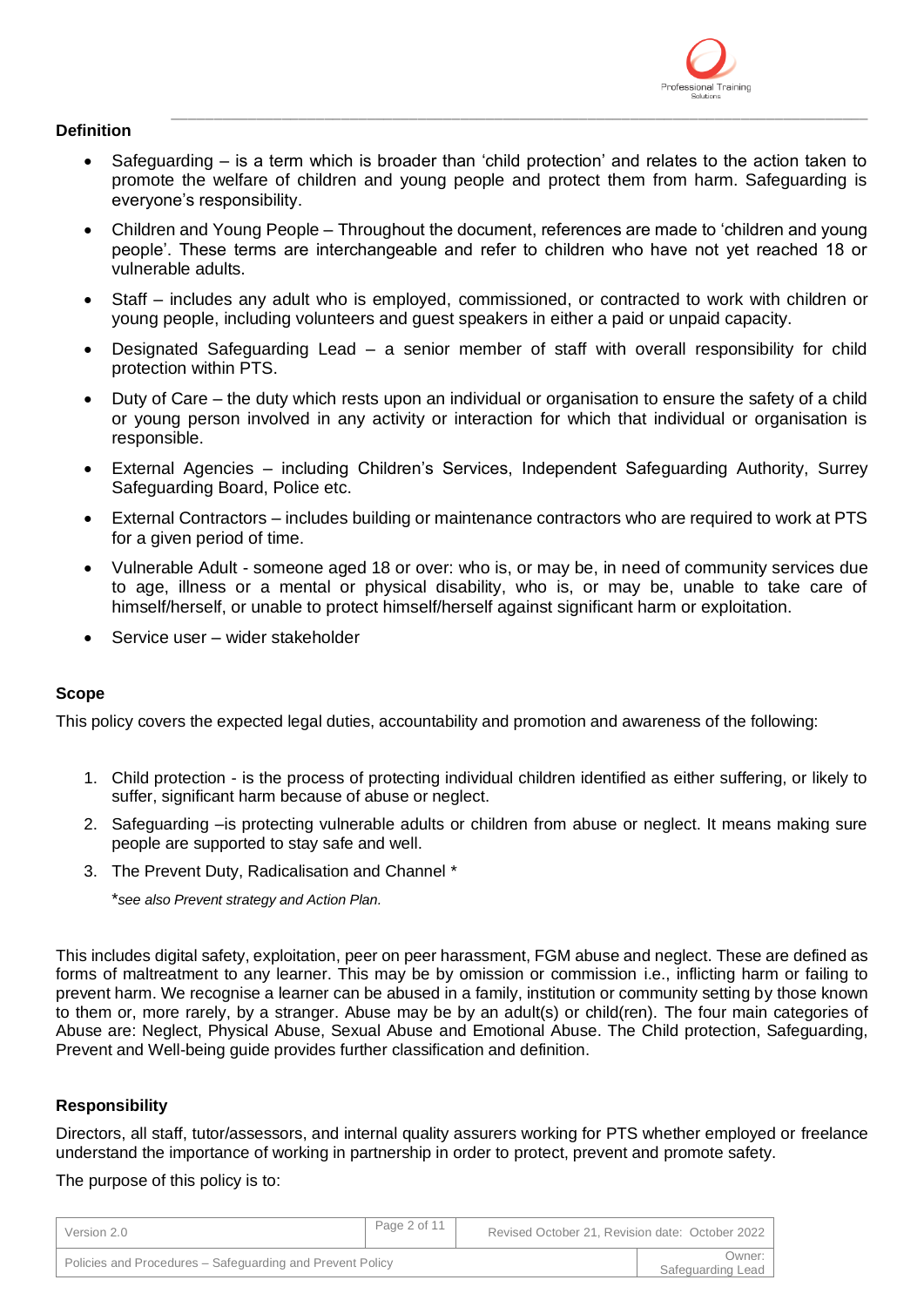

- \_\_\_\_\_\_\_\_\_\_\_\_\_\_\_\_\_\_\_\_\_\_\_\_\_\_\_\_\_\_\_\_\_\_\_\_\_\_\_\_\_\_\_\_\_\_\_\_\_\_\_\_\_\_\_\_\_\_\_\_\_\_\_\_\_\_\_\_\_\_\_\_\_\_\_\_\_\_\_\_\_\_ • Afford protection for all, including prevention of abuse towards it's apprentices and learners
- Enable staff and volunteers to safeguard and promote the welfare of learners
- Promote a culture which makes this centre a safe place to work and learn

This policy applies to the Directors, all staff/freelancers, or anyone working on behalf of PTS.

PTS has ultimate responsibility for safeguarding and will ensure that the arrangements for protecting all are effective, robust, and reviewed on a regular basis. All staff will confirm their commitment to implementing this policy by way of reading and confirming this via PTS HR portal. This information will be stored on the staff confidential documents.

PTS will endeavor to safeguard all by:

- Valuing, listening to, and respecting them
- Involving them in decisions which affect them.
- Making sure all staff are aware of and committed to the safeguarding policy by way of sharing the policy information, training all staff on the reporting concerns procedure, and regularly reviewing staff understanding of the policy and procedure at meetings throughout the year.
- Sharing information about concerns with /employers/placements/agencies who need to know and involving the learner and employer, where appropriate.
- Recruiting staff safely, ensuring all necessary checks are made (i.e., DBS)
- Providing effective management through support and training where appropriate
- Dealing appropriately with allegations/concerns about staff, in accordance with our Complaints Procedure
- Training of staff and awareness embedded in to teaching, learning and assessment.
- Having a dedicated Safeguarding Lead Officer with relevant training and expertise
- Ensuring all apprentices and learners are aware of safeguarding.
- Having an IT,Information, Safety & Security Policy that is shared with all staff.
- Providing all apprentices, learners, staff and employees are in receipt of digital internet and mobile technology training.

In accordance with the Disclosure and Barring Scheme and the Protection of Freedoms Bill, PTS follows its safeguarding duties and is committed to report as required:

- 1. If PTS dismisses any member of staff or a volunteer because they have harmed a child or vulnerable adult or there is risk of harm, they will notify the Disclosure and Barring Service
- 2. Any person who is barred by the DBS from working with children or vulnerable adults and approaches us for employment PTS will notify the DBS
- 3. PTS is committed to not knowingly employing those people barred from work with groups

## **Safer Recruitment**

PTS carries out reference checks on all employed and contracted staff from last employers. Enhanced DBS checks are also conducted for all staff and held on file. In accordance with Safeguarding guidelines PTS will aim to renew these checks every 3 - 4 years where staff have direct delivery in working with young or vulnerable people.

All staff are recruited in accordance with the PTS Safer Recruitment Policy and within the DBS/Safety & Security Policy Safeguarding guidelines. Please refer to the separate policy on Safer Recruitment.

| Version 2.0                                               | Page 3 of 11 | Revised October 21, Revision date: October 2022 |                             |
|-----------------------------------------------------------|--------------|-------------------------------------------------|-----------------------------|
| Policies and Procedures – Safeguarding and Prevent Policy |              |                                                 | Owner:<br>Safeguarding Lead |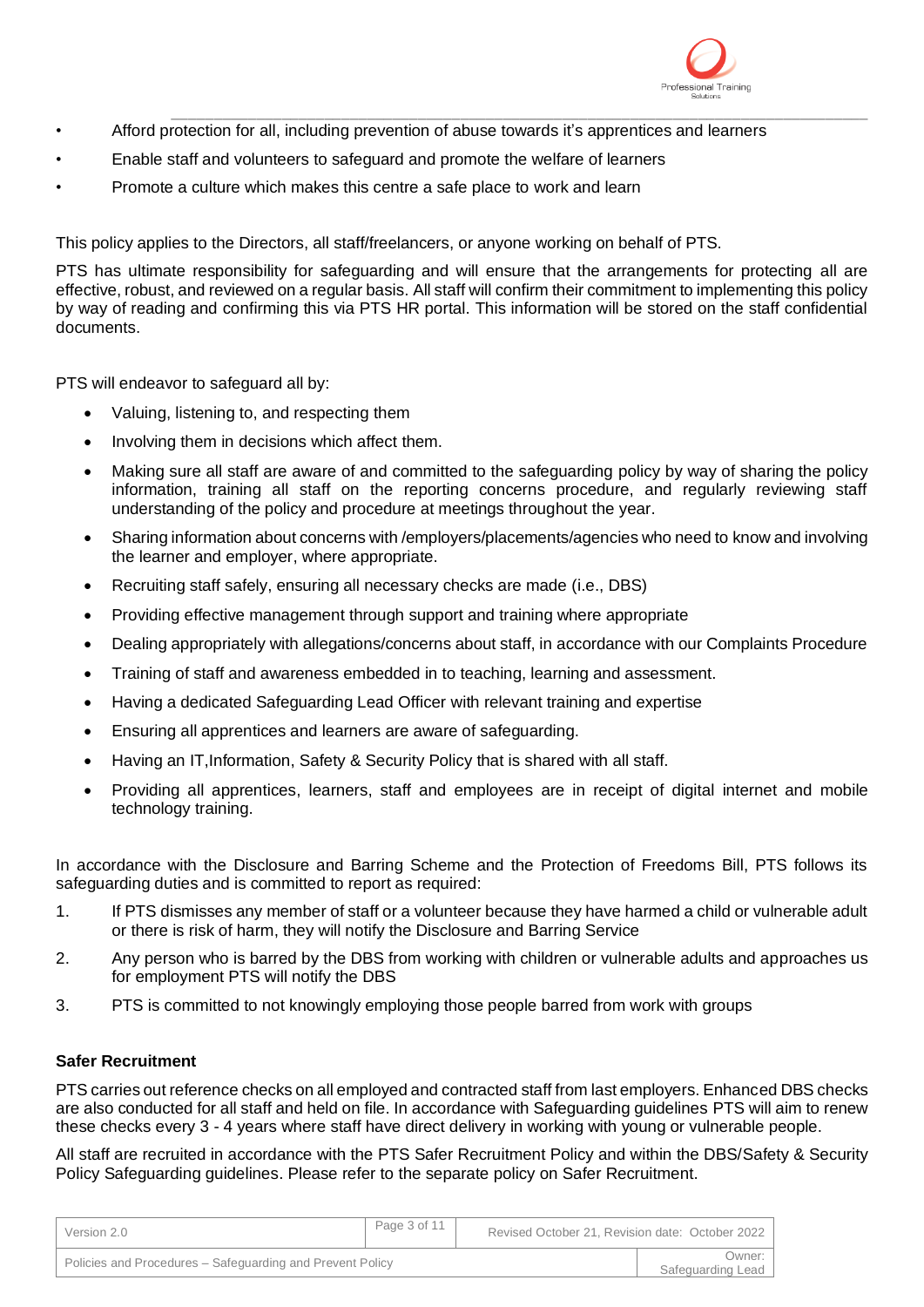

- \_\_\_\_\_\_\_\_\_\_\_\_\_\_\_\_\_\_\_\_\_\_\_\_\_\_\_\_\_\_\_\_\_\_\_\_\_\_\_\_\_\_\_\_\_\_\_\_\_\_\_\_\_\_\_\_\_\_\_\_\_\_\_\_\_\_\_\_\_\_\_\_\_\_\_\_\_\_\_\_\_\_ 1. Directly to the PTS Safeguarding Lead, Ann O'Rourke.
- 2. To a PTS Designated Safeguarding Officer or Champion
- 3. To a trusted person i.e. A parent, employer, work colleague or PTS tutor/Assessor. That trusted person is then is required to forward the concern to PTS Safeguarding Lead

When listening to a safeguarding concern you must:

- Listen carefully, ensuring you are not asking leading questions.
- Reassure them that they have done nothing wrong.
- Tell them that what they are telling you is confidential, however you are legally obligated to report the information disclosed to the PTS Safeguarding Lead.
- Make a detailed record of date, time, place and what was said, ideally using the PTS Incident report form found below.
- Pass the information to the DSL to follow up making referrals as necessary or required to Police and /or Social Services, or in cases of radicalisation to the Channel Scheme as appropriate.

# **Disclosure, Referral and Reporting Procedure**

If a learner discloses to you that they (or indeed another child/young person or vulnerable adult) has been or are being abused, harassed, bullied or radicalised;

If you have concerns based on what you have observed or heard;

If another staff member, an employer, a parent or any other person discloses a potential safeguarding concern to you:

**DO**

- Do listen very carefully to what they tell you.
- Do take what is said seriously and accept what you are told.
- Do stay calm and reassure them that they have done the right thing in talking to you.
- Do write down as soon as you can exactly what you have been told.
- Do tell them that you must pass this information on but that only those that need to know will be told. Tell them to whom you will report the matter.
- Pass the information to the DSL via [safeguarding@protrain-solutions.co.uk](mailto:safeguarding@protrain-solutions.co.uk) to follow up making referrals as necessary or required to Police and /or Social Services, or in cases of radicalisation to the Channel Scheme as appropriate.

# **DO NOT**

- Do not panic.
- Do not promise to keep things secret. You have a duty to refer a child/young person or vulnerable adult who is at risk.
- Do not lie or say that everything will be fine now that they have told you, but reassure them that we will do what we can to get the right help and support
- Do not criticise the abuser, especially if it is a parent/carer.
- Do not ask lots of detailed or leading questions such as: 'What did he do next?' Instead, ask open questions such as: 'Anything else to tell me? 'Yes', or 'And…?'. Do not press for answers the person is unwilling to give.

| Version 2.0                                               | Page 4 of 11 | Revised October 21, Revision date: October 2022 |                               |
|-----------------------------------------------------------|--------------|-------------------------------------------------|-------------------------------|
| Policies and Procedures – Safeguarding and Prevent Policy |              |                                                 | Owner: I<br>Safeguarding Lead |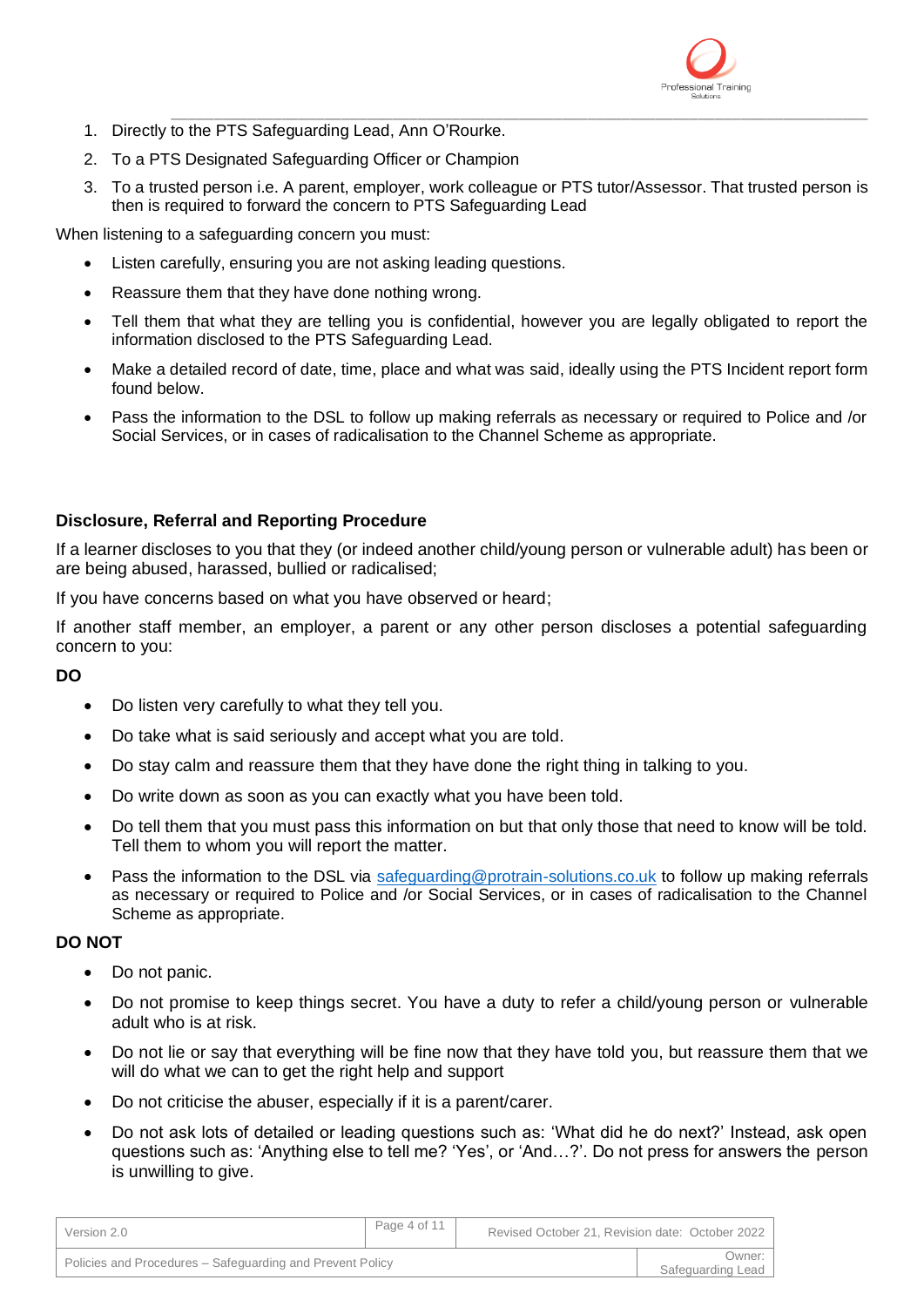

\_\_\_\_\_\_\_\_\_\_\_\_\_\_\_\_\_\_\_\_\_\_\_\_\_\_\_\_\_\_\_\_\_\_\_\_\_\_\_\_\_\_\_\_\_\_\_\_\_\_\_\_\_\_\_\_\_\_\_\_\_\_\_\_\_\_\_\_\_\_\_\_\_\_\_\_\_\_\_\_\_\_ It is important that the person to whom disclosure is made does not investigate or question the person concerned except to clarify what they have heard. This is particularly important in cases of sexual abuse.

It is very important to record, as accurately as possible, what was said to you when you received the disclosure of abuse. Clearly all written records should be handled confidentially. Where possible, the incident report form (found below) should be used. If not available, records should include young person/Venerable adult's Name, Name of person recording, Details disclosed, Date, Location of disclosure/ where concerns observed.

If a child/young person or vulnerable adult discloses to you that they or another child have been abused, harassed or radicalised, or if you suspect from what you observe that they are being abused, you **MUST REPORT THIS.** 

## **Confidentiality**

Confidentiality and trust should be maintained as far as possible, but staff must act on the basis that the safety of the person disclosing is the overriding concern. The degree of confidentiality will be governed by the need to protect those concerned. The young person or vulnerable adult should be informed at the earliest possible stage of the disclosure that the information will be passed on.

PTS complies with the requirements of GDPR, which allows for disclosure of personal data where this is necessary to protect their vital interests.

#### **Outcomes**

The Safeguarding Lead will refer information to or seek advice from other relevant organisations as appropriate e.g., Social Services, Police or Surrey Local Safeguarding Board, Surrey Early Years Safeguarding Advisor, Ofsted, CQC etc.

There is an expectation that concerns involving a learner under the age of 18 years should be shared with parents/carers, unless by doing so the learner might be placed at greater risk of harm.

#### Contact Children's Services - [Surrey County Council \(surreycc.gov.uk\)](https://www.surreycc.gov.uk/social-care-and-health/childrens-social-care/contact-childrens-services)

In the event of concerns not being appropriate for referral at that stage then the learner will be monitored through an appropriate member of staff in liaison with the DSL, employer, or other agency.

Staff will receive support as required and work with outside agencies as needed within each individual case.

All concerns will be recorded, and detailed accounts of meetings and referrals kept securely on PTS confidential Sharepoint folder. Any cases involving learners funded by other agencies will be reported to Lead Contractor.

All staff or learners are free to inform the Directors of concerns they have or voice concerns to the relevant authority. Any concerns about staff or volunteers will be reported to Surreys Local authority Designated Officer and procedures followed.

[http://surreyscb.procedures.org.uk/qkpph/safer-workforce-and-managing-allegations-against-staff-carers-and](http://surreyscb.procedures.org.uk/qkpph/safer-workforce-and-managing-allegations-against-staff-carers-and-volunteers/allegations-against-staff-carers-and-volunteers/#s1104)[volunteers/allegations-against-staff-carers-and-volunteers/#s1104](http://surreyscb.procedures.org.uk/qkpph/safer-workforce-and-managing-allegations-against-staff-carers-and-volunteers/allegations-against-staff-carers-and-volunteers/#s1104)

## **Concerns within work settings.**

If a learners /staff / service user has an issue that they have witnessed within their workplace setting, that concerns the welfare of children or vulnerable adults, and they feel unable to report these concerns following setting procedures they should instead follow PTS reporting procedures as above.

PTS is committed to good practice and high standards and wants to be supportive of all employees and learners. Any investigation into allegations of potential malpractice will not influence or be influenced by any other procedures.

| Version 2.0                                               | Page 5 of 11 | Revised October 21, Revision date: October 2022 |                             |
|-----------------------------------------------------------|--------------|-------------------------------------------------|-----------------------------|
| Policies and Procedures – Safeguarding and Prevent Policy |              |                                                 | Owner:<br>Safeguarding Lead |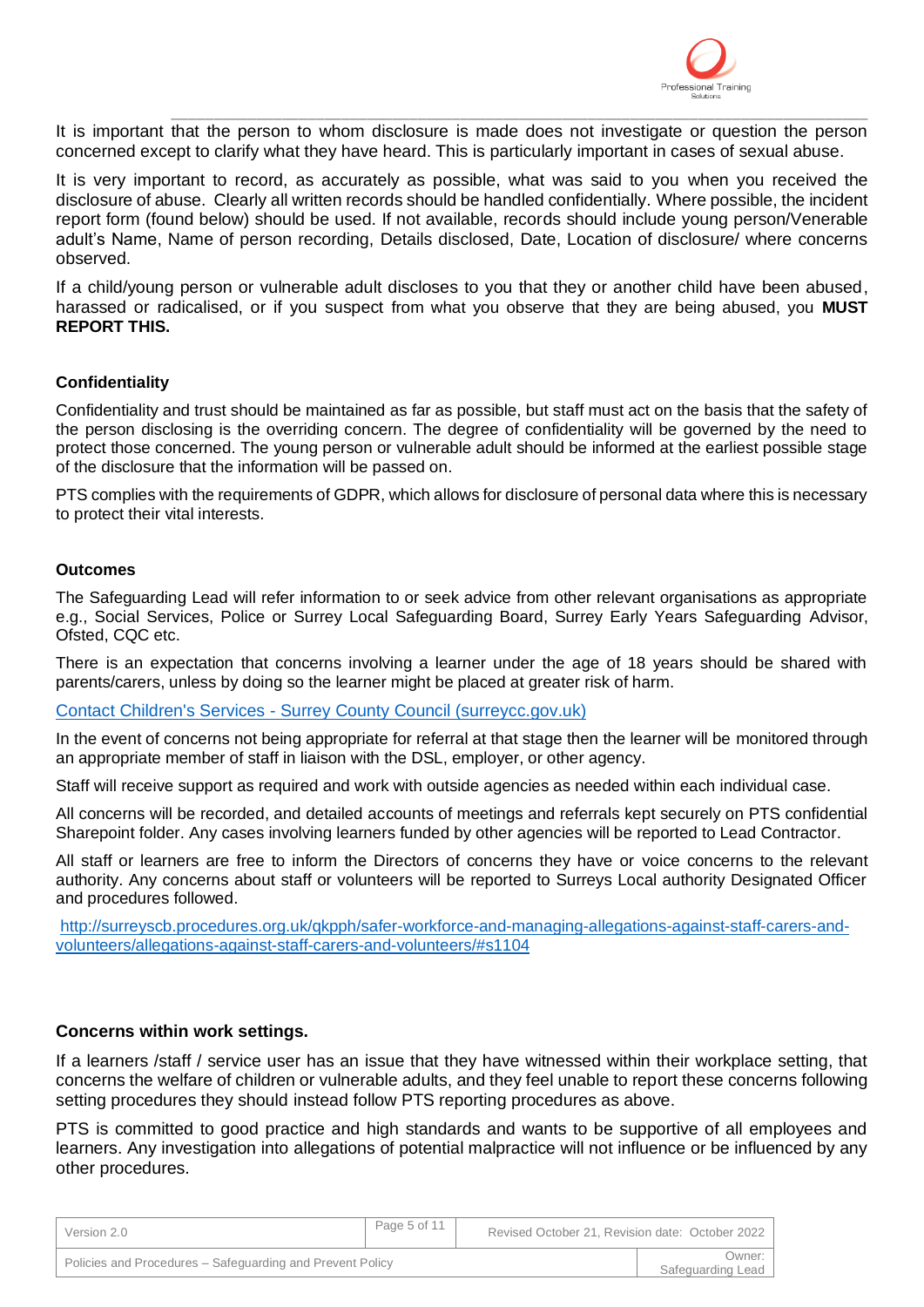

\_\_\_\_\_\_\_\_\_\_\_\_\_\_\_\_\_\_\_\_\_\_\_\_\_\_\_\_\_\_\_\_\_\_\_\_\_\_\_\_\_\_\_\_\_\_\_\_\_\_\_\_\_\_\_\_\_\_\_\_\_\_\_\_\_\_\_\_\_\_\_\_\_\_\_\_\_\_\_\_\_\_ All concerns will be treated in confidence and every effort will be made not to reveal your identity if you so wish. At the appropriate time, however, you may need to come forward as a witness if the matter becomes criminal.

Where appropriate, the matters raised may be:

- Investigated by management, internal audit, or through the disciplinary process
- Referred to the police/social services or settings management/owners
- Referred to the external auditor form the subject of an independent inquiry such as Ofsted/CQC or Surrey Early Years.

In order to protect individuals and those accused of misdeeds or possible malpractice, initial enquiries will be made to decide whether an investigation is appropriate and, if so, what form it should take. The overriding principle which PTS will have in mind is the public interest. Concerns or allegations which fall within the scope of specific procedures (for example, child protection or discrimination issues) will normally be referred for consideration under those procedures.

This policy also recognises that PTS has a responsibility to ensure safety and well-being of the clients and services' learners visit on placements or are employed in. Many of these clients involve work with children and young people and vulnerable adults due to the nature of courses PTS delivers. It provides guidance for learners should they have concerns about any settings they are present in either as a volunteer, student, or employee.

## **Allegations made against staff at PTS.**

The primary concern of PTS is to ensure the safety of the young person or vulnerable adult. It is essential that in all cases of suspected abuse by a member of staff, action is taken quickly and professionally, whatever the validity. It must be made clear however that suspension is not an indicator of guilt.

There are occasions where a young person or vulnerable adult will accuse a member of staff of physically or sexually abusing them and in some cases, this may be false or unfounded. Any instance of suspected abuse by a member of staff is potentially gross misconduct. It is also a serious ordeal for an innocent person to be accused of such an act which can result in long term damage to their health, reputation, and career.

If any member of staff suspects any other member of staff of abusing a learner, it is their responsibility to bring these concerns to the Director and the Designated Safeguarding Lead, except where they themselves are the suspect.

If the allegation concerns the Director, the matter should be discussed with the Designated Safeguarding Lead who will discuss it with the Associate Director, in addition to following the normal procedures for child protection.

If the allegation concerns the Designated Safeguarding Lead the matter should be discussed with the Director who will discuss it with the Associate Director, in addition to following the normal procedure for child protection.

The member of staff will be advised to:

- keep records of all conversations, meetings attended, letters received and telephone calls relating to the allegation.
- Any serious allegations against a member of staff may require the individual to be suspended. Advice should be sought from the LADO and a strategy meeting may be held to discuss the case.

All allegations of inappropriate behaviour or poor practice by a member of staff should be addressed in accordance with PTS' Staff Disciplinary Policy. If a member of staff resigns this will not prevent an allegation being followed up in accordance with this Policy. It is important that every effort is made to reach a conclusion in all cases of allegations bearing on the safety, or welfare, of a young person, including any in which the person concerned refuses to co-operate with the process.

| Version 2.0                                               | Page 6 of 11 | Revised October 21, Revision date: October 2022 |                               |
|-----------------------------------------------------------|--------------|-------------------------------------------------|-------------------------------|
| Policies and Procedures – Safeguarding and Prevent Policy |              |                                                 | Owner: I<br>Safeguarding Lead |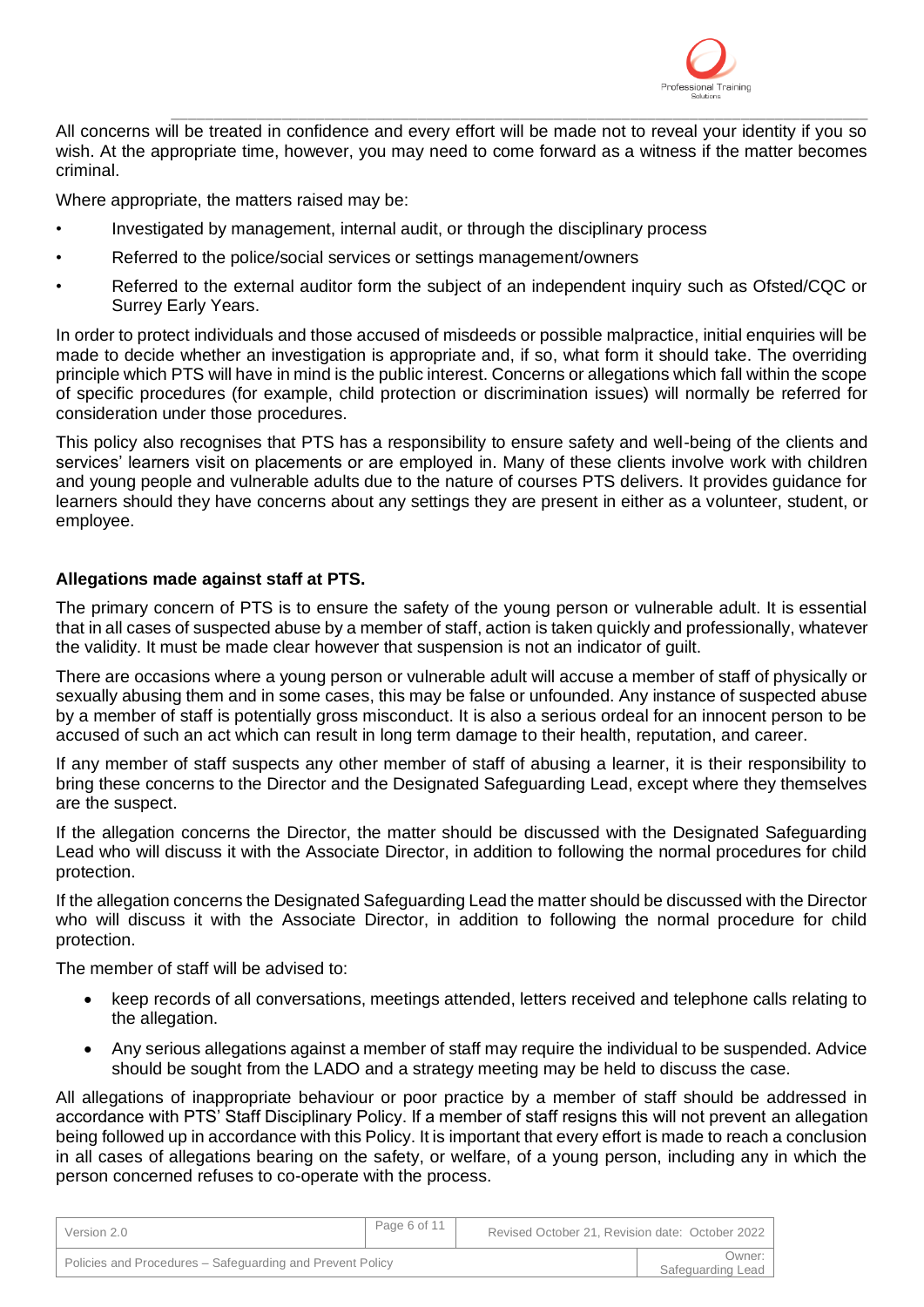

\_\_\_\_\_\_\_\_\_\_\_\_\_\_\_\_\_\_\_\_\_\_\_\_\_\_\_\_\_\_\_\_\_\_\_\_\_\_\_\_\_\_\_\_\_\_\_\_\_\_\_\_\_\_\_\_\_\_\_\_\_\_\_\_\_\_\_\_\_\_\_\_\_\_\_\_\_\_\_\_\_\_ Appropriate procedures should be followed in notifying the Disclosure and Barring Service (DBS) and the Local Safeguarding Children's Board of staff or volunteers who have been dismissed or removed because of child protection issues.

If an allegation is shown to have been deliberately invented or malicious, the Director should consider whether any disciplinary action is appropriate against the person who made the accusation.

# **The Designated Safeguarding Lead** is **Ann O'Rourke (Quality Manager)**

The designated safeguarding lead is responsible for:

- Overseeing the referral of cases of suspected abuse or allegations to the relevant investigating agencies
- Providing advice and support to other staff on issues relating to safeguarding
- Maintaining a proper record of any child protection referral, complaint, or allegation
- Ensuring that parents of young people and vulnerable adults within PTS are aware of the Company's Safeguarding Policy
- Liaising with the Local Authorities and other appropriate agencies
- Liaising with employers that receive young people from PTS on long term placements, to ensure that appropriate safeguards are put in place.
- Ensuring that staff receive basic training in safeguarding issues appropriate to their roles and are aware of PTS' safeguarding procedures.
- Ensuring that staff in front line contact with learner's are embedding awareness of Safeguarding, Radicalisation and Prevent continuously throughout the learner's course and that delivery models include links to awareness within the learner's job role.
- Ensure that PTS staff are empowering learners to feel confident to raise concerns and how to do this appropriately.
- Ensure safeguarding contact details are available to learners along with other useful contacts should they need immediate help or support

We will endeavour to safeguard and protect our learners by:

- valuing them, listening to, and respecting them
- involving them in decisions which affect them.
- making sure all staff are aware of and committed to the safeguarding policy by way of sharing the policy content, training staff regularly on how to recognise concerns and the procedure for reporting them and regularly reviewing the policy content with staff so they feel confident with the procedure
- sharing information about concerns with employers/placements/agencies who need to know and involving the learner and employer where appropriate and how to make referrals.
- Staff understand to report to the designated safeguarding lead on all safeguarding matters.
- Ensure that accurate records are made of all disclosures and contact with young people and vulnerable adults.
- recruiting staff safely, ensuring all necessary checks are made (e.g., DBS)
- providing effective management through support and training where appropriate
- dealing appropriately with allegations/concerns about staff, in accordance with our complaint's procedure.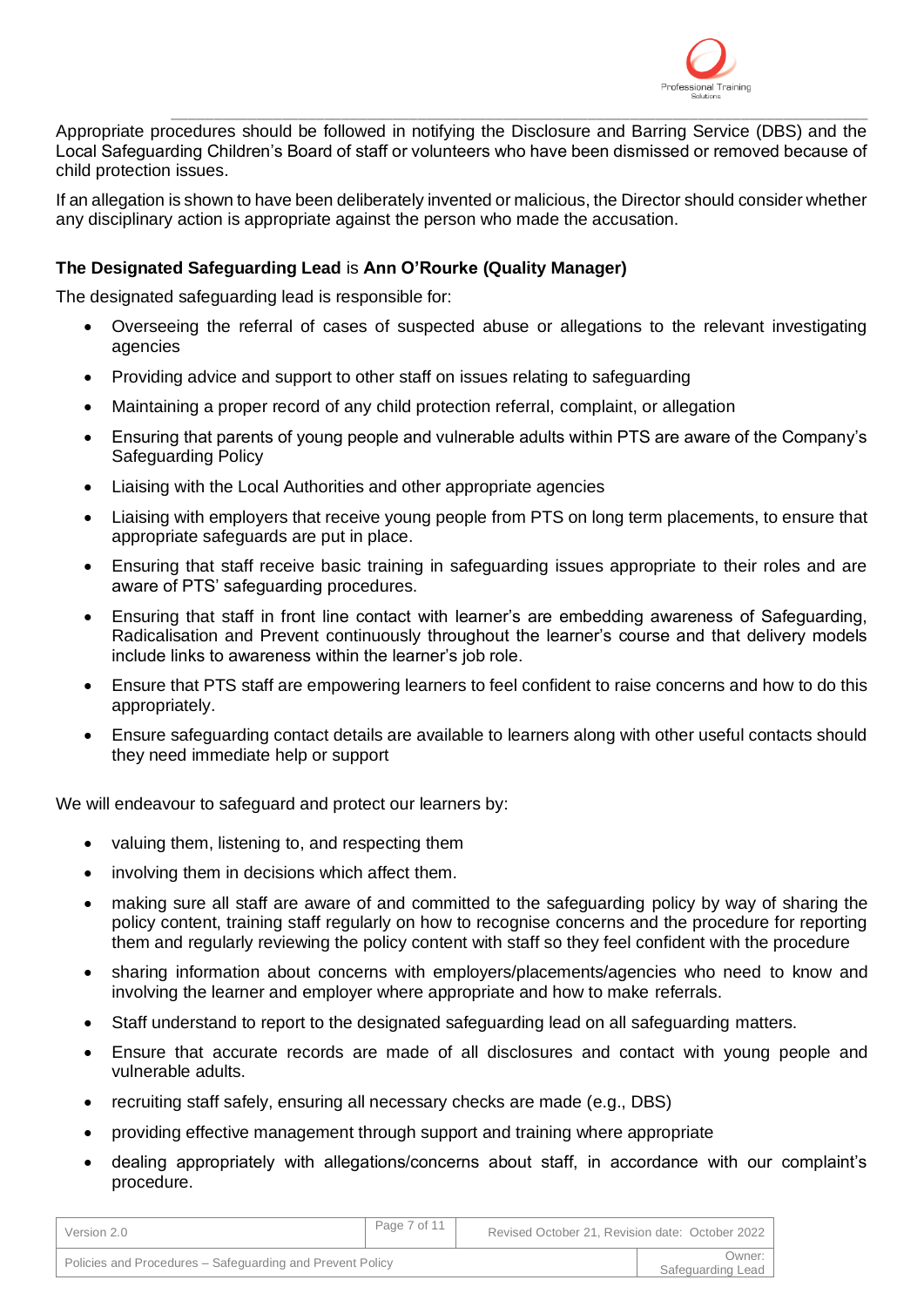

- \_\_\_\_\_\_\_\_\_\_\_\_\_\_\_\_\_\_\_\_\_\_\_\_\_\_\_\_\_\_\_\_\_\_\_\_\_\_\_\_\_\_\_\_\_\_\_\_\_\_\_\_\_\_\_\_\_\_\_\_\_\_\_\_\_\_\_\_\_\_\_\_\_\_\_\_\_\_\_\_\_\_ • Having a dedicated Safeguarding Lead with relevant training and expertise.
- Staff to receive refresher training every two years.

# **Contact Details**

**All** Safeguarding and Prevent concerns should be emailed to:

**[safeguarding@protrain-solutions.co.uk](mailto:safeguarding@protrain-solutions.co.uk)** This email address is monitored by the DSL and Safeguarding **Officers** 

# **The Designated Safeguarding Lead is Ann O'Rourke**

# **Phone: 01252 712 945 EXT 608**

If in the case of the DSL being absent or unavailable, contact should go to:

# **Safeguarding Officers:**

Zoe Huggins: Email: z.huggins@protrain-solutions.co.uk Phone: 01252 712 945 EXT 612

Joanna Macarewicz : [j.macarewicz@protrain-solutions.co.uk](mailto:j.macarewicz@protrain-solutions.co.uk) Phone: 01252 712 945 ext 605

Or

Director - **Jackie Denyer** (j.denyer@protrain-solutions.co.uk 01252 712 945)

If you require advise or support with how or if to escalate a concern or if you feel you would like support for yourself, you can contact those above or for less formal support you can contact:

# **Safeguarding Champions:**

Malachi Small [m.small@protrain-solutions.co.uk](mailto:m.small@protrain-solutions.co.uk)

Becci Fryer [b.fryer@protrain-solutions.co.uk](mailto:b.fryer@protrain-solutions.co.uk)

Dee Hughes [d.hughes@protrain-solutions.co.uk](mailto:d.hughes@protrain-solutions.co.uk)

Rachel Chamberlain [r.chamberlain@protrain-solutions.co.uk](mailto:r.chamberlain@protrain-solutions.co.uk)

Tammy Gibson [t.gibson@protrain-solutions.co.uk](mailto:t.gibson@protrain-solutions.co.uk)

Lucy Traversari [l.traversari@protrain-solutions.co.uk](mailto:l.traversari@protrain-solutions.co.uk)

| Version 2.0                                               | Page 8 of 11 | Revised October 21, Revision date: October 2022 |                             |
|-----------------------------------------------------------|--------------|-------------------------------------------------|-----------------------------|
| Policies and Procedures – Safeguarding and Prevent Policy |              |                                                 | Dwner:<br>Safeguarding Lead |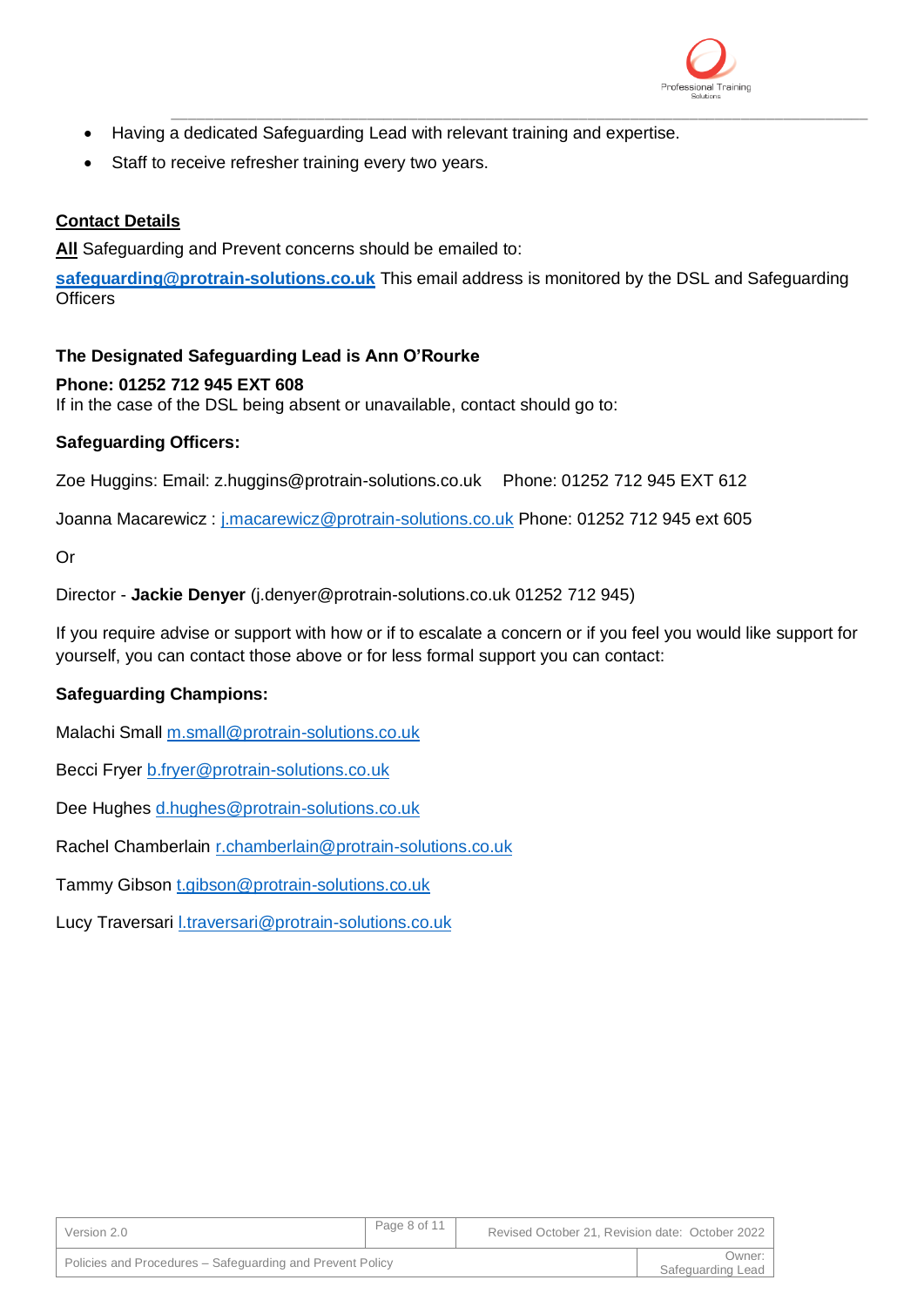

# **INCIDENT/ ACCIDENT /CONCERN REPORT FORM**

\_\_\_\_\_\_\_\_\_\_\_\_\_\_\_\_\_\_\_\_\_\_\_\_\_\_\_\_\_\_\_\_\_\_\_\_\_\_\_\_\_\_\_\_\_\_\_\_\_\_\_\_\_\_\_\_\_\_\_\_\_\_\_\_\_\_\_\_\_\_\_\_\_\_\_\_\_\_\_\_\_\_

All PTS Staff are required to complete this form in the event of an accident or incident occurring whilst they are undertaking PTS duties. To include accidents, incidents, concerns that you have encountered in a workplace, issues with learners, safeguarding concerns, concerns regarding the welfare and well-being of learners or a detailed account of why learners have been removed from the programme.

|                                                                       | <b>INCIDENT/ ACCIDENT/ CONCERN DETAILS</b> |       |  |
|-----------------------------------------------------------------------|--------------------------------------------|-------|--|
| Date:                                                                 |                                            | Time: |  |
| Where or how was<br>the Incident/<br>Accident/concern<br>identified?: |                                            |       |  |
| <b>Who Was</b><br>Involved/Present?                                   |                                            |       |  |
| Organisation<br><b>Address:</b>                                       |                                            |       |  |
| <b>Please Name Any</b><br>Witnesses:                                  |                                            |       |  |

| Version 2.0                                               | Page 9 of 11 | Revised October 21, Revision date: October 2022 |                             |
|-----------------------------------------------------------|--------------|-------------------------------------------------|-----------------------------|
| Policies and Procedures – Safeguarding and Prevent Policy |              |                                                 | Owner:<br>Safeguarding Lead |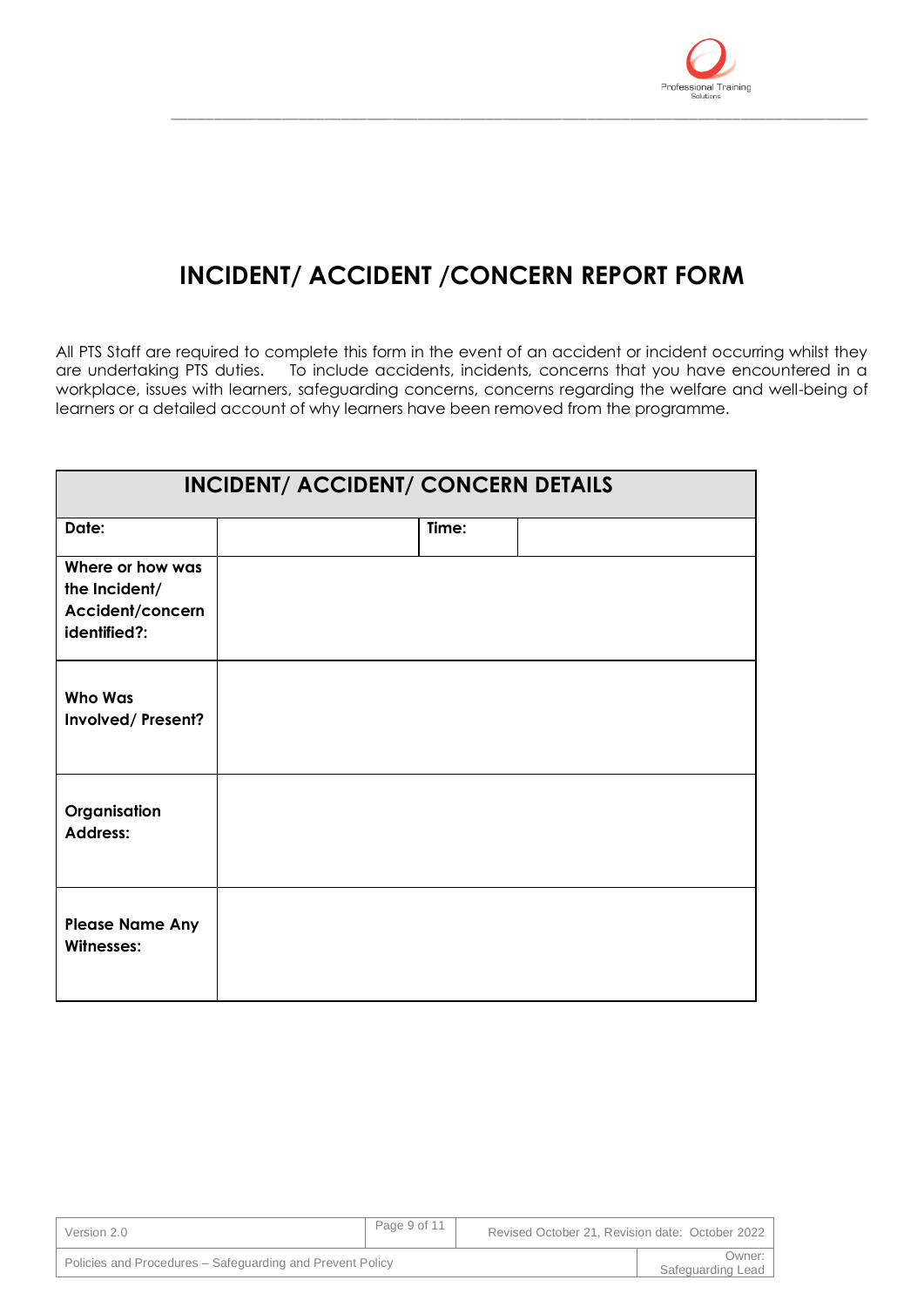

|                                                                                                                                                                                      | <b>Learner's DETAILS</b>                                         |          |                                                                                     |
|--------------------------------------------------------------------------------------------------------------------------------------------------------------------------------------|------------------------------------------------------------------|----------|-------------------------------------------------------------------------------------|
| <b>First Name:</b>                                                                                                                                                                   |                                                                  | Surname: |                                                                                     |
|                                                                                                                                                                                      | THE ACCIDENT/ INCIDENT/CONCERN                                   |          |                                                                                     |
| Give a factual account (describe what happened) - please attach an additional<br>sheet if required. Record exactly what is reported to you, do not include your<br>personal opinion. |                                                                  |          |                                                                                     |
|                                                                                                                                                                                      |                                                                  |          | Actions Taken (including First Aid/reporting to Police/referral to outside agency)? |
|                                                                                                                                                                                      | Please give details of the extent of any injuries (if relevant): |          |                                                                                     |

**Declaration:** 'I confirm that the details described above are accurate and a true record of the accident/incident:

Signed: ……………………………………………………………………………………..

Print Name: ………………………………………………………………………………..

Date:……………………………………

| Version 2.0                                               | Page 10 of | Revised October 21, Revision date: October 2022 |                             |
|-----------------------------------------------------------|------------|-------------------------------------------------|-----------------------------|
| Policies and Procedures – Safeguarding and Prevent Policy |            |                                                 | Owner:<br>Safeguarding Lead |